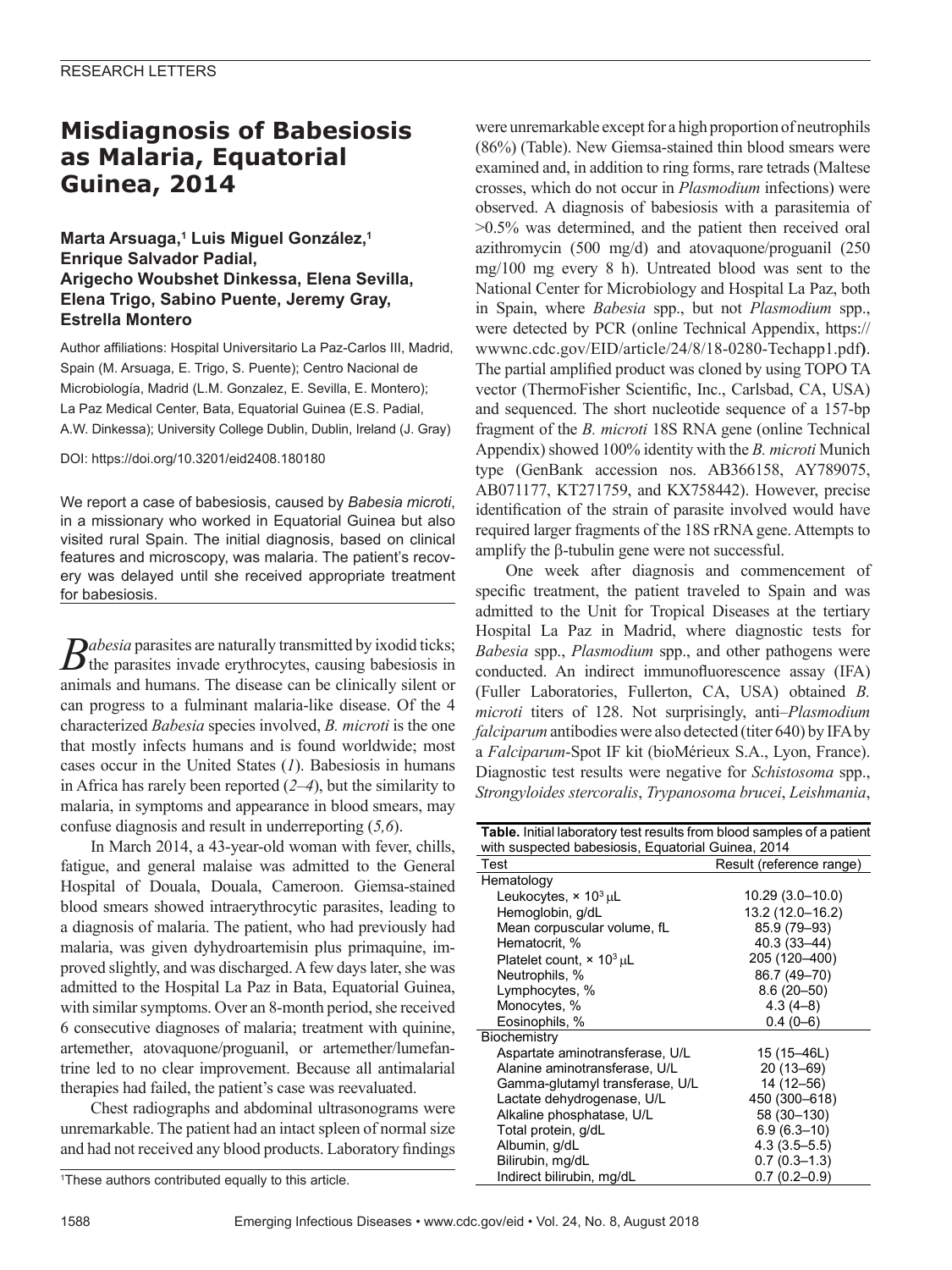*Borrelia*, *Anaplasma*, filariae, *Treponema pallidum*, hepatitis viruses (A, B, and C), HIV, and dengue virus. Treatment for babesiosis was continued for another 14 days, after which PCR results were negative and the patient's general condition had clearly improved. One year later, PCRs indicated that she was still free of *Babesia* parasites.

We do not have solid evidence of the source of this patient's babesiosis. Every year since 2001, she spent a week in rural areas in Spain, where at least 1 case of human babesiosis caused by *B. microti* (also "Munich" type) has been recorded (*7*). However, initial symptoms occurred while the patient was in Equatorial Guinea, having arrived there several months earlier from Valencia, Spain, where the *B. microti* vectors in Europe, *Ixodes ricinus* ticks, are not known to occur. However, no data are available on the presence of *Ixode*s ticks or of vertebrate reservoirs infected with *B. microti* in Equatorial Guinea. This lack of information, together with the fact that the patient traveled to different locations inside and outside Africa, makes it difficult to determine whether the infection was acquired in Equatorial Guinea. In such regions, where infrastructure and resources are limited, molecular and serologic diagnostic methods are usually lacking, and diagnoses of febrile diseases are based on symptoms, physical findings at examination, and microscopy. These limitations, and the similarities between malaria and babesiosis, are sufficient to explain why this patient's babesiosis was initially misdiagnosed as malaria. Because of this misdiagnosis, the patient was treated for malaria 6 times over 8 months. An accurate diagnosis and appropriate treatment for babesiosis was necessary to end this sequence of mistakes. Increased awareness of the possibility of babesiosis, together with appropriate diagnosis, may result in the discovery of more cases of babesiosis in malaria-endemic areas.

#### **Acknowledgments**

We thank the Parasitology Department of the Centro Nacional de Microbiología of Spain, which provided the results of IFA testing for *P. falciparum*.

This work was funded by the Surveillance Program of the Centro Nacional de Microbiología, the Center for Collaborative Research (RETIC-RICET), and grants from Ministerio de Economia y Competitividad of Spain (grant nos. AGL2010-21774 and AGL2014-56193-R awarded to E.M. and L.M.G.).

Written informed consent for publication of this article was obtained from the patient at the Hospital Universitario La Paz-Carlos III, Madrid, Spain.

#### **About the Author**

Dr. Arsuaga is a medical doctor at the Hospital Universitario La Paz-Carlos III, Madrid, Spain. Her primary research interests include tropical infection diseases and bloodborne parasites.

#### **References**

- 1. Vannier EG, Diuk-Wasser MA, Ben Mamoun C, Krause PJ. Babesiosis. Infect Dis Clin North Am. 2015;29:357–70. http://dx.doi.org/10.1016/j.idc.2015.02.008
- 2. Bush JB, Isaäcson M, Mohamed AS, Potgieter FT, de Waal DT. Human babesiosis—a preliminary report of 2 suspected cases in South Africa. S Afr Med J. 1990;78:699.
- 3. El-Bahnasawy MM, Khalil HHM, Morsy TA. Babesiosis in an Egyptian boy acquired from pet dog, and a general review. J Egypt Soc Parasitol. 2011;41:99–108.
- 4. Gabrielli S, Bellina L, Milardi GL, Katende BK, Totino V, Fullin V, et al. Malaria in children of Tshimbulu (Western Kasai, Democratic Republic of the Congo): epidemiological data and accuracy of diagnostic assays applied in a limited resource setting. Malar J. 2016;15:81. http://dx.doi.org/10.1186/s12936-016-1142-8
- 5. Warren T, Lau R, Ralevski F, Rau N, Boggild AK. Fever in a visitor to Canada: a case of mistaken identity. J Clin Microbiol. 2015;53:1783–5. http://dx.doi.org/10.1128/JCM.00269-15
- 6. Zhou X, Li S-G, Chen S-B, Wang J-Z, Xu B, Zhou H-J, et al. Co-infections with *Babesia microti* and *Plasmodium* parasites along the China–Myanmar border. Infect Dis Poverty. 2013;2:24. http://dx.doi.org/10.1186/2049-9957-2-24
- 7. Arsuaga M, Gonzalez LM, Lobo CA, de la Calle F, Bautista JM, Azcárate IG, et al. First report of *Babesia microti-*caused babesiosis in Spain. Vector Borne Zoonotic Dis. 2016;16:677–9. http://dx.doi.org/10.1089/vbz.2016.1946

Address for correspondence: Estrella Montero, Centro Nacional de Microbiología, Instituto de Salud Carlos III, Carretera Majadahonda-Pozuelo, Km 2,2, Majadahonda, Madrid 28220, Spain; email: estrella.montero@isciii.es

## *Paenibacillus assamensis* **in Joint Fluid of Man with Suspected Tularemia, China**

### **Enmin Zhang,1 Hongchao Lu,1 Qiuhong Liu, Zhigang Tang, Duanjun Li, Lin Jiang, Qisheng He, Niu Pan, Yanhua Wang**

Author affiliations: Chinese Center for Disease Control and Prevention, Beijing, China (E. Zhang, Y. Wang); Center for Disease Prevention and Control of Qianxinan Prefecture of Guizhou Province, Xingyi, China (H. Lu, Q. Liu, Z. Tang, L. Jiang, Q. He, N. Pan); Hospital of Traditional Chinese Medicine of Qianxinan Prefecture, Xingyi (D. Li)

DOI: https://doi.org/10.3201/eid2408.180260

<sup>1</sup> These authors contributed equally to this article.